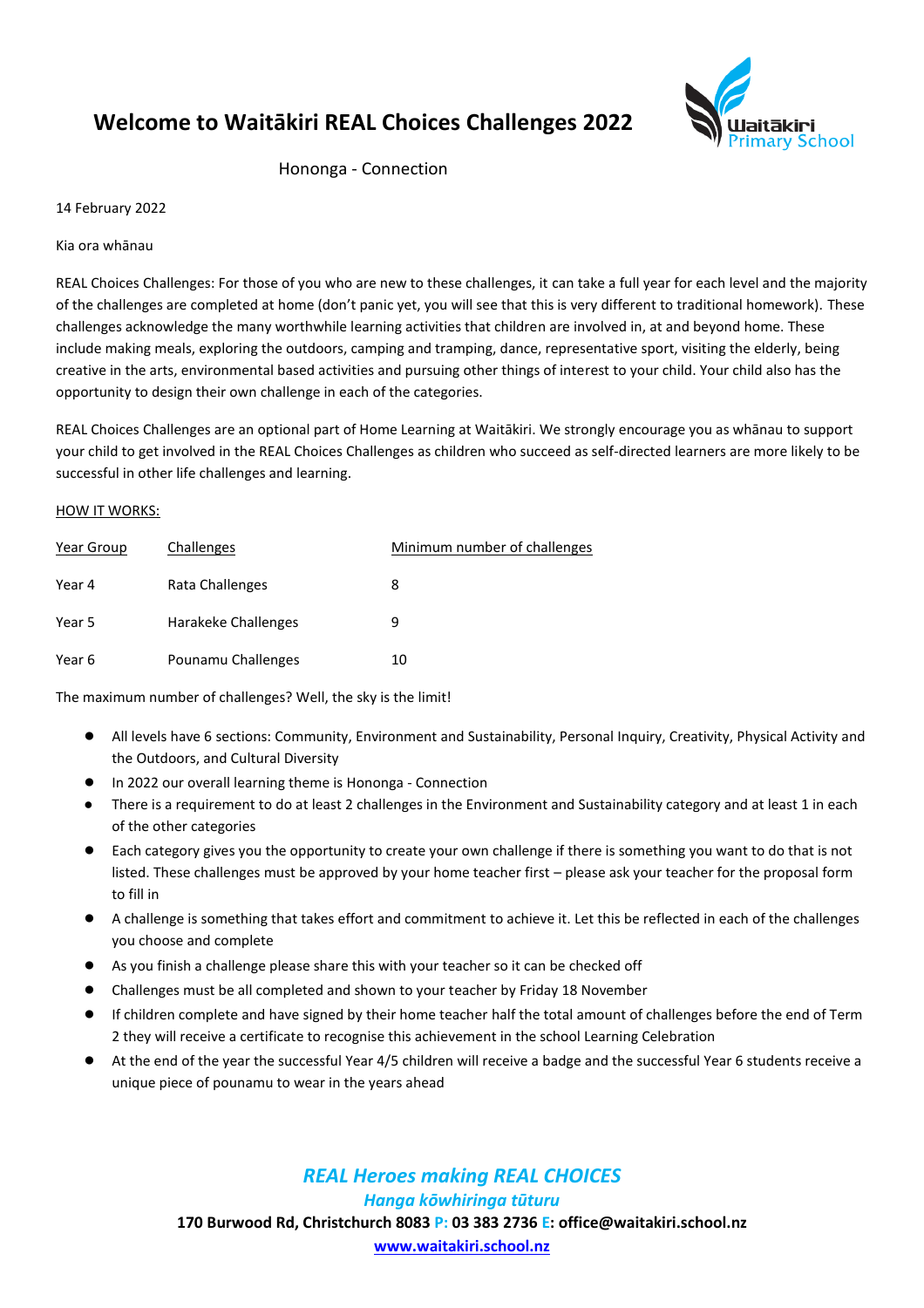- If children do more than the minimum number of challenges -this is fantastic- and we encourage children to strive beyond the minimum. They will still receive the same badge. These challenges are about the process of learning and the enjoyment along the way as children become REAL Heroes... so give it a go… challenge yourself
- Children cannot move up to the next level until they are in the next year group
- REAL Challenges for Home Learning work because there are CHOICES!
- Please help your child make a plan of their challenges for the year so that they complete everything on time
- Your child's teacher is available in the Learning Studio between 8:30 and 9:00. They will set up specific times that children can come and share their challenges
- To be successful REAL Choices Challenges rely on the relationships between the child, their whānau and their teachers. It is about us as the adults encouraging and challenging our children to become self-directed and life-long learners.

### **The New Zealand Curriculum:**

The REAL Choices Challenges are strongly linked to the NZ Curriculum in that they encourage learners through the Key Competencies to:

- **Think**
- Manage Self (self-direct)
- **Relate to Others**
- Participate and Contribute
- Use Language Symbols and Text

In addition the values of the Curriculum are Excellence, Innovation, Inquiry, Diversity, Equity, Community and Participation, Ecological Sustainability, Integrity and Respect. All of these are central to creating REAL Learning Heroes at Waitākiri.

### **Community Challenges: Co1**

There are a limited number of opportunities to raise money at school for your chosen charity so also give thought to how you could do this outside of school. Any Co1 challenge you request to hold at school must be approved and scheduled by Mrs Hillson at the office.

Information about World Vision 20 hour famine will be advised through the newsletter.

Think creatively and beyond making and selling 'treat foods' for raising money at school. These will be limited during the year. Find out from the charity you are 'giving to' about what they need…. it might not just be money.

#### **Where to from here:**

If your child chooses to take up the REAL Choices Challenges in 2022 you as whānau will need to be involved so we require a positive commitment from you and your child. We will do all that we can at Waitākiri to ensure that the Challenges are a huge success for your child. Each child will receive a REAL Choices Challenges booklet which outlines the challenges available for them to complete.

Children are to have their REAL Choices Challenges booklet with their evidence completed and all signed off by Friday 18 November to ensure they get their badge or pounamu.

Please fill out and sign the attached form.

We look forward to partnering with you and your child in their REAL Choices Challenges this year.

Ngā mihi nui

*Kaye Royle and Seanne James,* REAL Choices Challenges Co-ordinators

### *REAL Heroes making REAL CHOICES Hanga kōwhiringa tūturu* **170 Burwood Rd, Christchurch 8083 P: 03 383 2736 E[: office@waitakiri.school.nz](mailto:office@waitakiri.school.nz) [www.waitakiri.school.nz](http://www.waitakiri.school.nz/)**